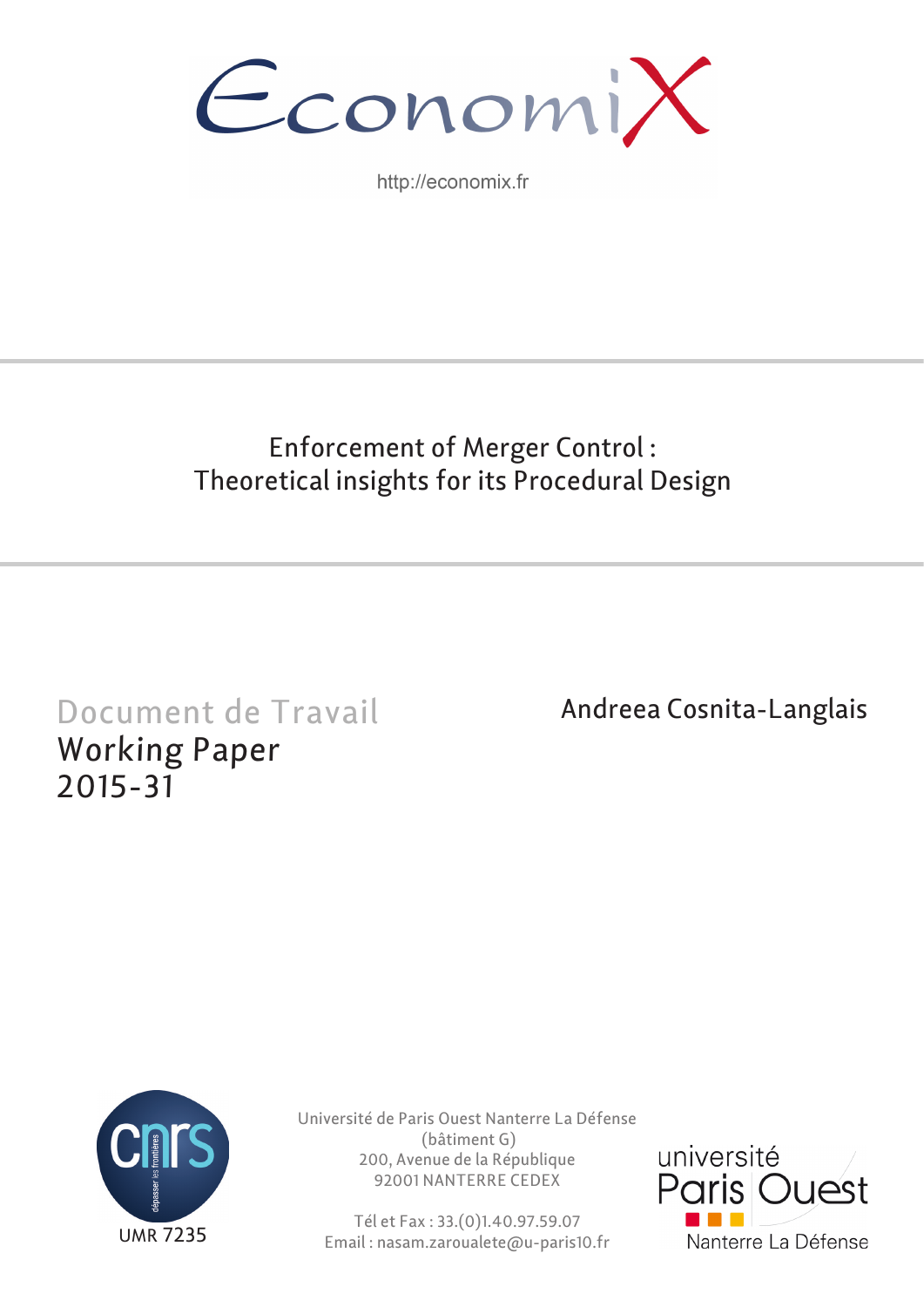### ENFORCEMENT OF MERGER CONTROL: THEORETICAL INSIGHTS FOR ITS PROCEDURAL DESIGN

#### **Andreea Cosnita-Langlais** <sup>∗</sup> #

#### **Abstract**

This paper reviews the theoretical underpinnings of the main procedural choices for merger control enforcement. At each relevant stage we highlight the economic trade-offs behind the corresponding procedural choices: mandatory vs voluntary pre-merger notification, ex ante vs ex post merger review, and the type of decision eventually made, binary or not. The paper also identifies the missing debates that still need formal treatment. Our study provides insight for the optimal procedural design of merger control, and as such may be useful to understand the different choices made by the various jurisdictions for merger policy enforcement.

Keywords: merger control enforcement, procedural design

### LA MISE EN OEUVRE DU CONTROLE DES CONCENTRATIONS: UNE APPROCHE THEORIQUE DES PROCEDURES

#### **Résumé**

Cet article passe en revue la littérature théorique portant sur les aspects procéduraux du contrôle des concentrations. Il discute donc les arbitrages justifiant les choix institutionnels tels que la notification obligatoire avant la fusion, ou l'examen de la concentration après sa matérialisation, ou bien le type d'acceptation accordée par l'autorité de la concurrence, avec ou sans mesures correctives. L'article identifie également les aspects procéduraux qui n'ont pas encore fait l'objet d'analyses théoriques formelles. En plus d'aborder la question des procédures optimales du contrôle des concentrations, l'exercice peut s'avérer utile pour comprendre les choix institutionnels des différents pays dans ce domaine.

JEL Codes: K21, L41, D82

 $\overline{a}$ 

Mots clé : contrôle des concentrations, règles procédurales

<sup>∗</sup> Université Paris Ouest Nanterre La Défense and EconomiX-CNRS. Address : 200 Avenue de la République, 92001, Nanterre cedex. Email : acosnita@u-paris10.fr.

<sup>#</sup> The author is grateful to the Editors and two anonymous referees for helpful comments. The usual disclaimer applies.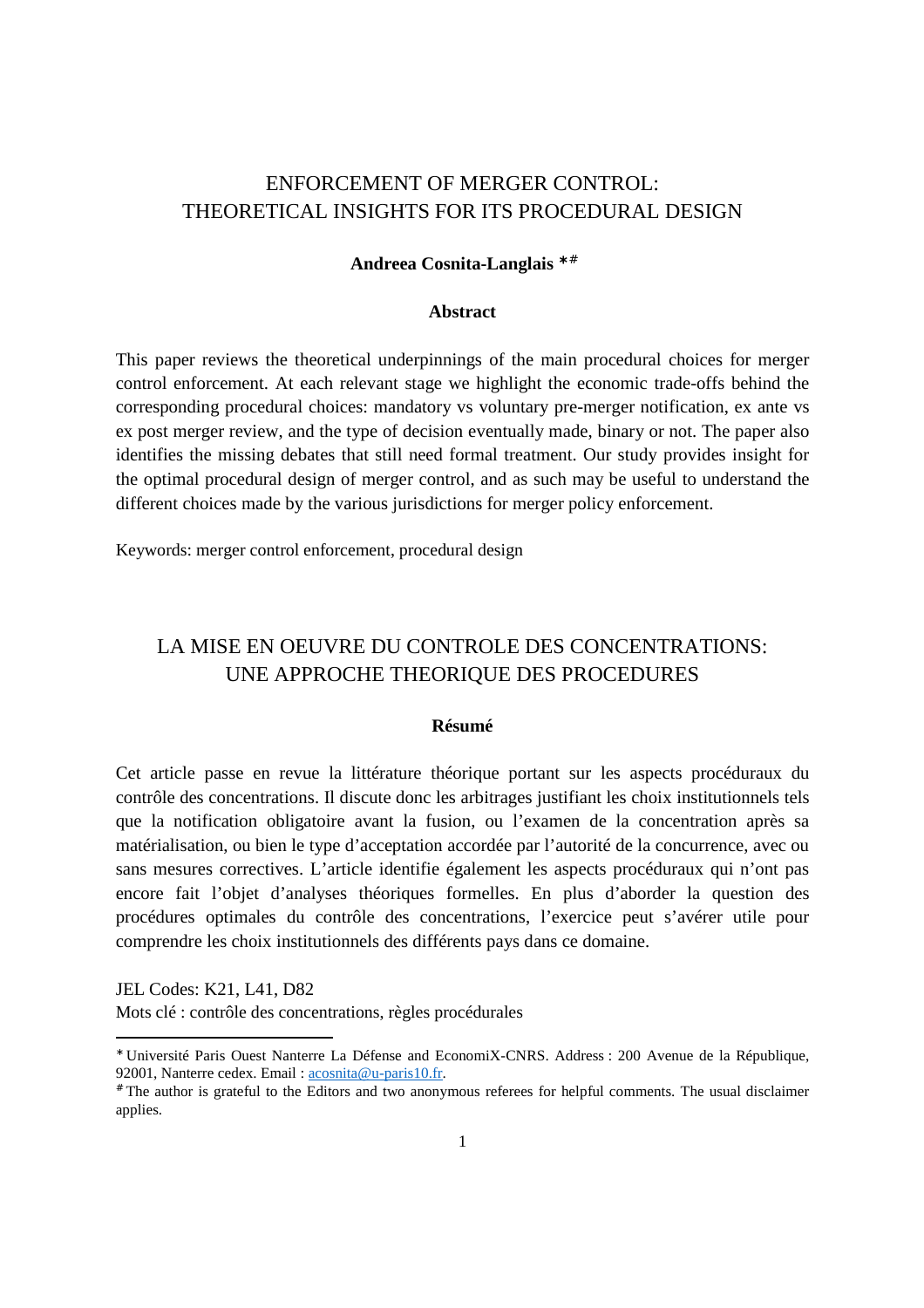#### INTRODUCTION

 $\overline{a}$ 

It has been long acknowledged that in an unregulated market, social and private incentives to merge may differ. This is why public entities are in charge of merger control, which may be viewed as the ability of the state to stop a merger deemed undesirable according to some legal criteria. The enforcement of merger control has been the object of increasing research focus over the years, with a substantial part of the merger policy literature studying the economic foundations of the substantive law applying to merger control, and concluding on the gradually greater convergence reached across jurisdictions<sup>1</sup>. In contrast, the procedural design of merger policies has been much less investigated, and at any rate the different jurisdictions still exhibit persistent differences in terms of institutional design of their respective merger policies (Kovacic et al. [2014]). For instance, the European Commission is the single investigator and decision maker in the European quasi-administrative procedure, whereas the US proceedings make more room for the judiciary, since the choice to prohibit a merger is made exclusively by a judge. Along a different line, almost all jurisdictions require certain mergers to be notified before consummation to the competition authorities, whereas Australia or New Zealand apply a voluntary mechanism where firms choose whether to report or not ex ante their merger.

Such lasting procedural differences are likely to impose substantial transaction costs on international mergers involving different jurisdictions<sup>2</sup>. One might therefore wish to understand what economic arguments favor one or another procedural choice. All the more so that the vast majority of competition laws adopted over the past three decades have preferred the European merger policy enforcement model over the alternative and quite different US procedural system (Bergman et al. [2007]). This again questions the relative costs and benefits of the different procedural choices made by the different countries for their respective merger policies.

This paper attempts to answer these questions by critically reviewing, where available, the economic theory underpinning the main procedural choices of merger control for each of its relevant stages.

To clarify what the paper is about, it helps to state what it is not about. Unlike Kovacic

<sup>&</sup>lt;sup>1</sup> According to Kovacic [2008], the two largest and most important merger policy enforcement systems, the US and the EU, currently apply the same substantive standards to screen mergers and therefore converge in terms of outcome of merger control.

<sup>&</sup>lt;sup>2</sup> The 2004 report of the International Competition Network holds that the average external cost per transaction, including the legal fees, merger filing fees, other advisory fees as well as translation and other miscellaneous costs, amounted to  $\epsilon$  3.28 million (with a median of  $\epsilon$  821,000), while the average external cost per fling was estimated at approximately  $\epsilon$  540,000. More recently the International Chamber of Commerce Recommendations on Pre-merger Notification Regimes (April 2015) highlight that 30% of their survey participants declared that "with respect for transactions for which they have made at least one merger control filing in the last five years, the approximate total costs exceeded USD 500,000" – at http://www.iccwbo.org/advocacy-codes-and-rules/areas-ofwork/competition/premerger-control-regimes/.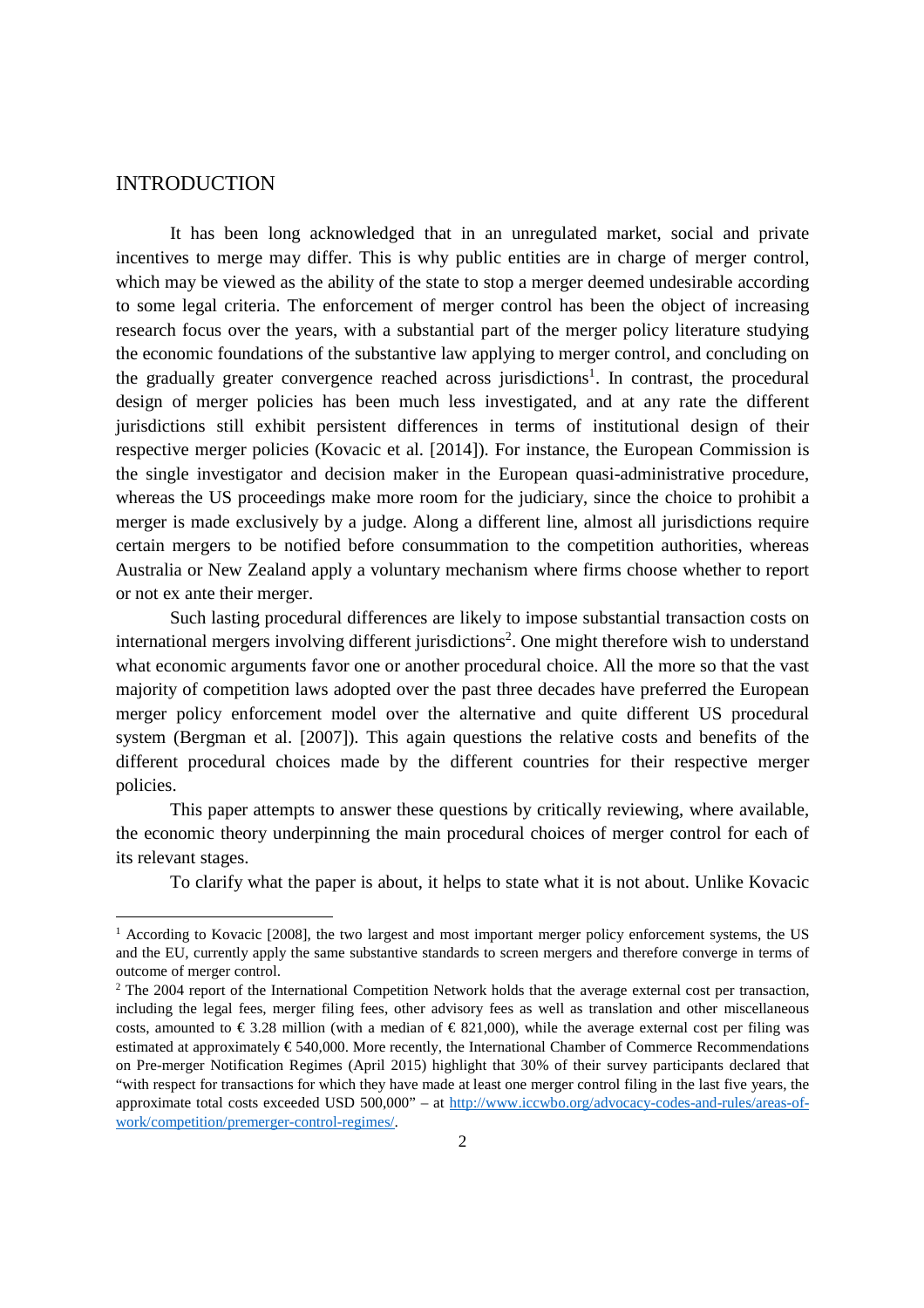et al. [2014], this paper will not detail the unfolding of a merger case according to the proceedings of the different jurisdictions, but focus instead on the main stages of merger control (pre-assessment, assessment, decision and post-decision) and discuss the economic trade-offs behind the respective procedures. We also leave aside the substantive issues, such as the legal welfare criterion used to review mergers, or the standard of proof required for merger efficiency gains, or even the amount and type of efficiency gains<sup>3</sup>. Instead, we concentrate on the optimal procedural design of merger control. Finally, note that we discuss separately the merger notification and merger assessment, although clearly they are closely related<sup>4</sup>. By so doing, we aim to better highlight their respective underlying trade-offs: discussing the (type of) notification allows to study the possibility for merging firms to signal information about their merger, whereas the discussion of the timing of the agency's assessment of the merger sheds light on how the agency deals with the information available on the merger.

In what follows we first discuss the choice of notification before assessment. Then we look into the timing of merger review itself, and go on to examine the type of decision eventually made. We conclude by listing the procedural choices still in need of formal analysis.

#### BEFORE ASSESSMENT: TO NOTIFY OR NOT TO NOTIFY?

 $\overline{a}$ 

Pre-merger notification is meant to leave the agencies enough time to prevent anticompetitive deals and possibly seek modifications before consummation. The dominant mandatory pre-merger notification procedure (Kovacic et al. [2014]) follows the Hart-Scott-Rodino (HSR) Antitrust Improvements Act of 1976, which created in the US the legal obligation for firms to report beforehand mergers above certain size thresholds, and imposed a waiting period before merger consummation. Unlike the US, that had no notification requirement prior to 1976, the EU has had a compulsory pre-merger notification system since the very beginning of its European Community Merger Regulation<sup>5</sup>. In contrast, Australia, Chile, New Zealand and the UK leave it up to the firm whether or not to report beforehand their planned merger in a so-called voluntary-notification system: the agencies can then challenge ex post and eventually undo an unreported merger found to be anti-competitive<sup>6</sup>.

<sup>&</sup>lt;sup>3</sup> See Renckens [2007] for a comprehensive survey on the efficiency defense in merger cases. See also Kovacic [2008] for a discussion of the substantive merger law convergence between the various jurisdictions.

<sup>4</sup> The mandatory pre-merger notification typically entails the ex ante merger assessment, before the merger consummation, although in the US it is also possible that the review occur (also) ex post. With voluntary premerger notification, if the firms choose not to report the merger, then only the ex post review is possible – this is also the case for non notifiable mergers in the US for instance. Some rare countries (Japan, Argentina, Russia) exhibit post-merger notification regimes. See the OECD [2014] for the whole range of possible combinations notification-assessment in the different countries.

<sup>5</sup>Commission Regulation 139/2004, OJ of 29 January 2004, amending Reg. 4064/1989 OJ L/395 of December 30, 1989.

<sup>&</sup>lt;sup>6</sup> See the Tesco/Coop merger in the UK, for which the Competition Commission found a substantial lessening of competition after consummation, and was ordered the full unscrambling - http://www.competitioncommission.org.uk/assets/competitioncommission/docs/pdf/noninquiry/rep\_pub/reports/2007/fulltext/534.pdf.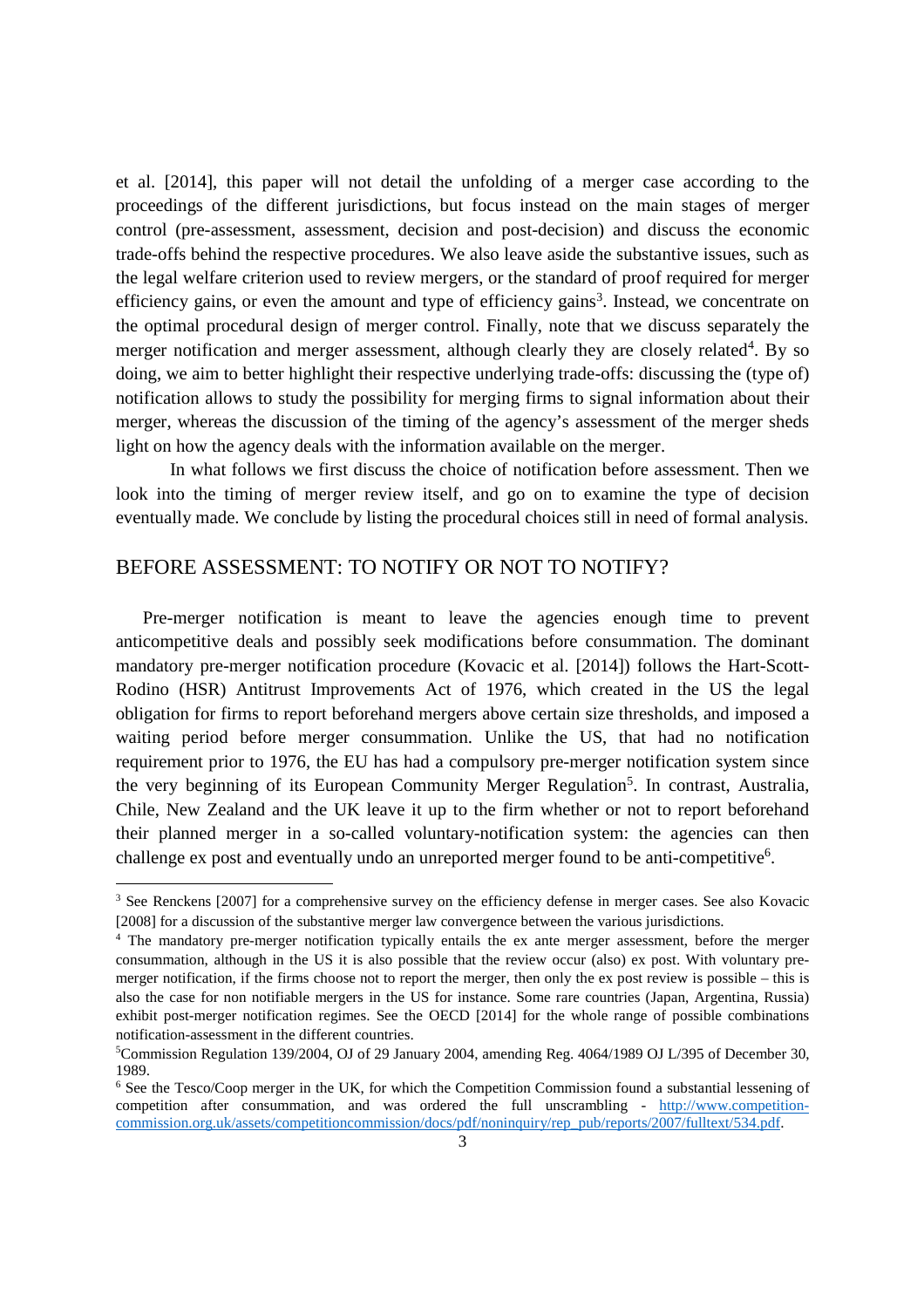The main argument in favor of mandatory notification is the opportunity to modify the merger prior to its consummation, through remedy negotiation, and thus avoid costly ex post merger undoing and court litigation on this account. But this is an expensive regime: it involves the notification and filing costs for the firms, as well as a reviewing cost for each and every notified merger for the agency<sup>7</sup>. In contrast, the voluntary mechanism involving ex post monitoring of consummated mergers avoids a large part of these costs and enhances the information available. Basically, the firms' choice to notify beforehand signals private information on their merger type, which the agency can then use when selecting which unreported mergers to control ex post. A rational procedural choice between mandatory or voluntary pre-merger notification should result from balancing these relative costs and benefits, and below we discuss the conclusions reached on this point by the existing models $8$ .

Choe and Shekhar [2010] offer both a theoretical analysis and an empirical study based on Australian data. Each merger is privately informed about its type, i.e. the couple private benefit-social welfare. Firms maximize private gains from merger net of notification and antitrust litigation costs, whereas the competition agency (CA) maximizes social welfare net of enforcement cost. The firms' initial decision to notify or not prior to consummation entails two distinct subgames. Without ex ante notification, the CA chooses whether to investigate ex post the merger. This review perfectly reveals the merger type, at a cost, and leads either to merger clearance or challenge, that the firms may then litigate in court. Litigation is costly, and involves an exogenous risk for the firms to pay a fine and especially to see their merger undone. The firms' opposite choice of pre-merger notification entails an immediate filing cost for them. Then the CA has to always review the merger, but at a lower cost, since part of the necessary information comes from the firms themselves. If the CA does not clear the merger, the firms face a triple choice: propose costly remedies to make their merger less anticompetitive and thus acceptable, or go on with the merger but then face risky litigation, or simply abandon. Therefore, if allowed, firms weigh the costs of ex ante remedies against those of ex post litigation, given its likelihood, in order to make their signaling choice whether to notify or not.

The compulsory notification yields a pure-strategy separating Bayesian perfect equilibrium in which the mergers with small private benefits are cleared with remedies, those

 $\overline{a}$ 

<sup>7</sup> In Europe, the European Commission received 5742 notifications since 1990 (as of January 2015), but initiated extensive, Phase II, investigations in only 228 cases (3.97%). In the US, the Workload Statistics for the Department of Justice for the fiscal years 2004-2013 indicate that from a total of 14885 HSR notifications received, the Antitrust Division initiated investigations in only 682 cases (4.58%). The others were cleared based on the preliminary review.

<sup>&</sup>lt;sup>8</sup> Note that the articles discussed in this section do not consider identical frameworks: Choe and Shekhar [2010] compare the pre-merger compulsory notification with the voluntary one. Gonzalez and Benitez [2009] provide an extension by comparing three pre-merger notification regimes: the mandatory notification of all mergers, the mandatory notification of mergers beyond a size threshold, and the voluntary notification. Finally, Johnson and Parkman [1991] consider a completely different setting for their discussion, by comparing the no-reporting regime with the compulsory pre-merger notification.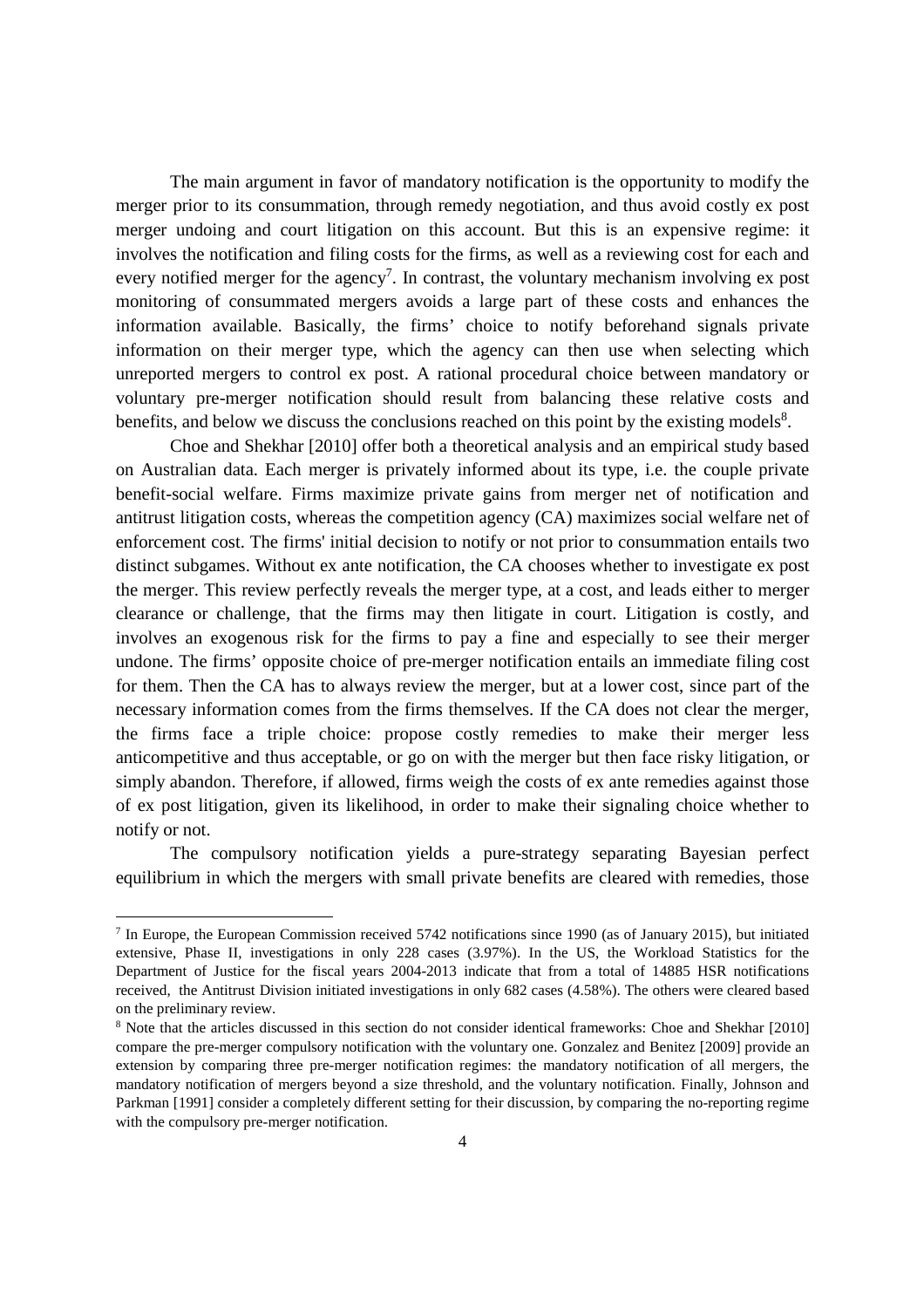with large private benefits but anticompetitive are litigated, whereas those with large private benefits but pro-competitive are unconditionally cleared. The voluntary notification leads in turn to a mixed-strategy equilibrium where the CA randomizes the review of un-reported mergers and only the anticompetitive mergers with small private benefits randomize between notifying or not, only to be cleared with remedies eventually. All other merger types pool and do not notify, but face different outcomes if assessed afterwards: pro-competitive deals obtain unconditional approval, anticompetitive deals with large private benefits are litigated, whereas anticompetitive deals with low private benefits are abandoned. Choe and Shekhar [2010] concludes that both the firms and the CA save costs with voluntary notification. This is consistent with their empirical study of Australian data, and a calibrated numerical example even shows that the overall cost savings from the voluntary regime can outweigh the welfare gains from negotiating ex ante remedies under compulsory notification.

Gonzalez and Benitez [2009] use a fairly similar theoretical framework to show that one notification regime may dominate the other, albeit without proposing an empirical validation. Mergers are characterized by their size, which is public information, and their competitive effect, which is the firms' private information, possibly learned by the CA through investigation. The merger review generates hard information at a fixed and exogenous cost. The CA does however observe the anticompetitive risk associated with a merger, but this parameter is not verifiable in front of a third party such as a court of law for instance. The CA is assumed to minimize the total cost from judgment errors and investigation. A further crucial assumption is that the merger size amplifies its welfare effect. The paper compares three possible regimes: the ex ante mandatory notification of all mergers, the ex ante compulsory reporting for beyond-a-threshold deals, and the voluntary pre-merger notification. The last two configurations highlight best the trade-off between the compulsory and voluntary ex ante reporting.

With mandatory pre-merger notification beyond a size threshold, the CA has to determine the latter. For this it takes into account the average competitive risk of the whole population of mergers, since only the size parameter is verifiable. This explains the resulting judgment errors: some mergers with low anticompetitive risk are reviewed only because of their size, while others creating a large competition concern are not reviewed due to their small size. In case of voluntary notification, firms learn their true type and choose whether to notify or not, whereas the CA decides whether to assess unreported consummated mergers. Again, the threat of ex post review and fine is meant to provide firms with incentives to self-select. At the Bayesian Nash equilibrium, the CA commits to a probability of investigation, function of the size of the merger, which induces separation of types: all anticompetitive mergers are ex ante reported and reviewed, whereas all pro-competitive projects are not notified but some of them are controlled ex post.

In this setting, Gonzalez and Benitez [2009] find that the voluntary notification can be welfare dominated. The result relies on the strength of the self-selection incentives. If the fine for unlawful omission to notify is too low and fails to induce self-selection, then the purely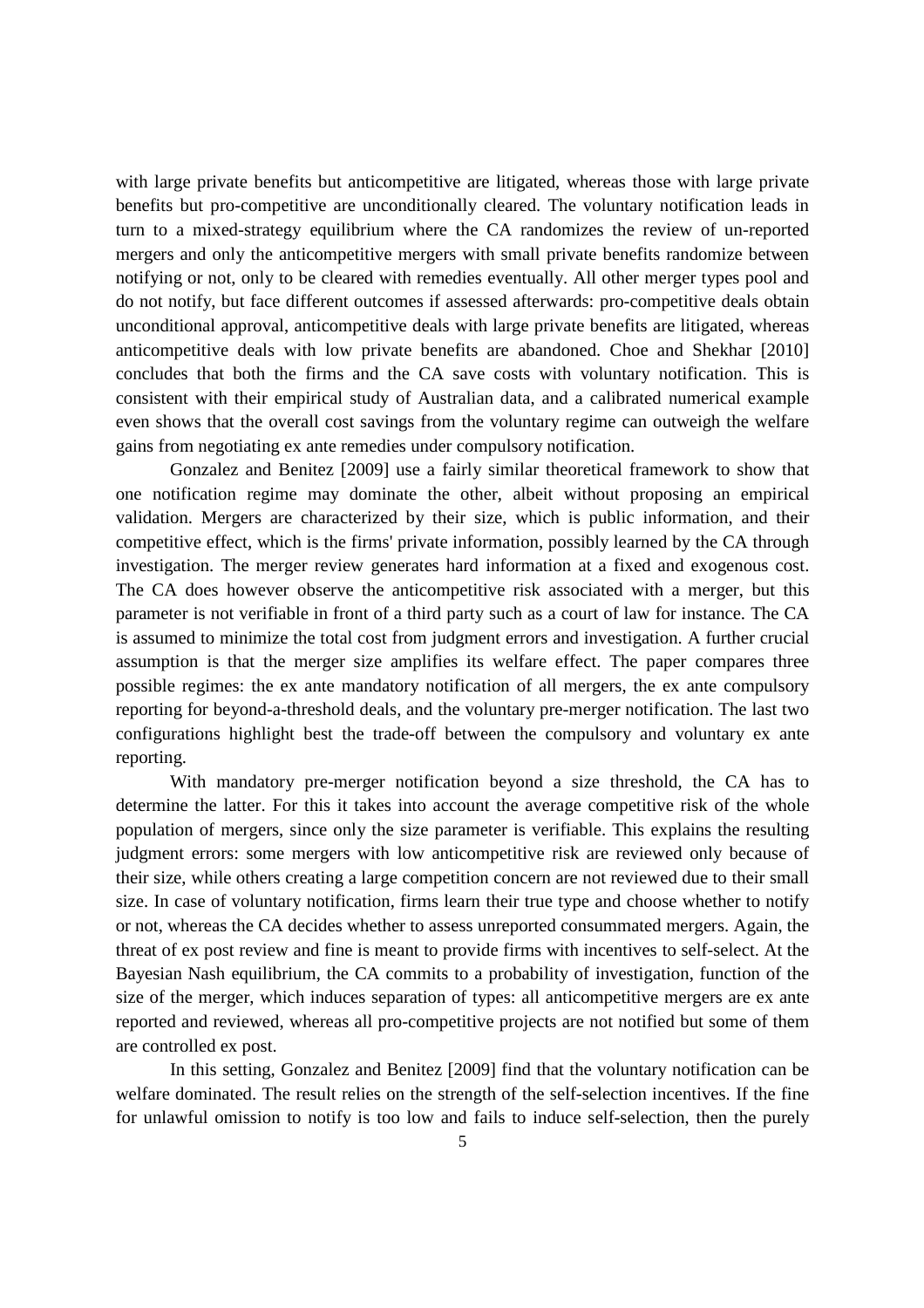voluntary system is dominated by a mechanism contingent on the unique verifiable parameter in the game, the size of the transaction: the voluntary notification is optimal only below a certain size threshold, while the mandatory notification is optimal beyond. Finally, and similarly to Choe and Shekhar [2010], the possibility to solve ex ante the anticompetitive concern through remedies further enhances the optimality of the voluntary regime: the remedies relax the incentive compatibility constraint and help to self-select. Thereby they save on the enforcement cost of the voluntary regime, since the costly investigation effort ensuring self-reporting of anticompetitive projects will now be lower.

Johnson and Parkman [1991] takes a different stand: it supports the mandatory notification regime by arguing the positive impact of the 1976 HSR Act on the duration of merger control proceedings and associated litigation costs in the US, and ultimately on the firms' incentives to merge in the first place<sup>9</sup>. To do so, it compares, both theoretically and empirically, the mandatory pre-merger notification introduced by the HSR Act with the previously existing legal regime of no-reporting, in a model of delayed litigation where the negotiation of remedies prior to consummation will be again crucial<sup>10</sup>.

The bottom line of Johnson and Parkman [1991] is that the firms themselves may prefer the pre-merger notification. Prior to the HSR Act, US firms consummated their merger before it was, if ever, reviewed by the agencies. Therefore they were eager to engage in lengthy albeit costly litigation to preserve the acquisition gains in case of a challenge. Instead, the HSR Act reduced the firms' uncertainty w.r.t. a future merger challenge, prior to its consummation. Given the key assumption of endogenous mergers, this model establishes a link between the decision to merge and the duration of antitrust proceedings, hence their cost for the merging firms.

Explicitly, the firms' expected value from the acquisition they plan, net of acquisition costs, depends on the probability of challenge and then for a complaint to be filed. The firms' chances to win in court depends on their litigation expenditures. If the CA prevails, firms will divest assets. Therefore, when the resale value of the initially acquired assets is relatively low, consummating a merger may give the firms strong incentive to engage in protracted litigation, so as to delay the date of divestiture and be able to capitalize on the initial acquisition gains. In that case, if the firms knew in advance that a complaint would be filed, they would likely abandon the merger, unless the acquisition cost is substantially reduced or if the merger is fixed first to avoid the antitrust violation. The remaining mergers would have continued regardless, because they would not fear substantial divestiture in case of challenge, so they would not expect high gains from delayed litigation. In other words, the mergers not deterred and actually materialized are less prone to be engaged in lengthy litigation, which explains that

 $\overline{a}$ 

<sup>&</sup>lt;sup>9</sup> This is in stark contrast to Choe and Shekhar [2010] and Gonzalez and Benitez [2009], who only consider exogenous mergers.

<sup>&</sup>lt;sup>10</sup> Note however that, to the extent that ex post studies on the performance of merger remedies commissioned by the FTC [1999] or the European Commission [2005] cast some doubts on their effectiveness, it is likely that the remedy-based arguments in favor of the voluntary notification regime be less striking in reality.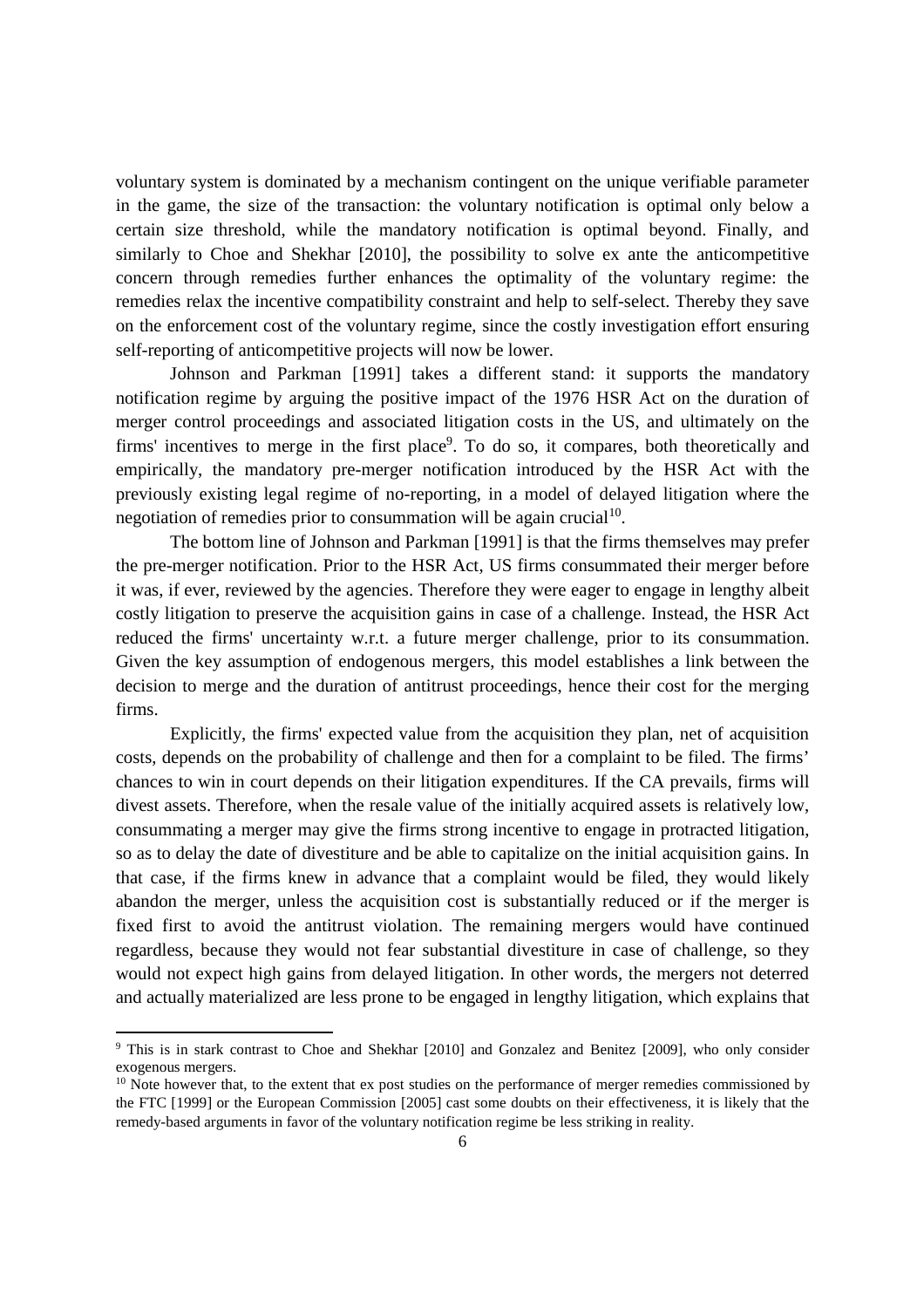the HSR shortened the duration of antitrust proceedings. The litigation costs savings and the deterrence of "worst" mergers are both arguments in favor of the mandatory ex ante notification.

It thus seems that the theory provides strong arguments in favor of both pre-merger notification regimes. If the agency favors the self-selection effect, which basically allows it to remedy ex ante the anticompetitive mergers, then the voluntary notification regime seems better. But if the agency favors the incentive effect, i.e. deterring firms from undertaking anticompetitive mergers, then the mandatory notification may be a better choice. Therefore the compulsory reporting helps to save on litigation costs, but actually on screening costs as well, thanks to this deterrent effect. This might explain why most countries prefer the mandatory pre-merger notification. One further explanation may be the related procedural choice of the timing of merger review itself, before or after consummation, which we address in the next section.

#### MERGER ASSESSMENT: WHEN TO REVIEW?

Merger assessment answers the question whether a given merger poses a threat for competition. For this, agencies process the available information on the competitive effect of the merger. The timing of assessment appears crucial for the amount and/or quality of information to process, and thereby for the ultimate decision.

Reviewing mergers ex post, or the "wait and see" approach, allows a more accurate knowledge of the actual merger competitive effect. Its cost is the risk of irreversible market change through the merger's consummation, and the impossibility to "unscramble the eggs" and return to initial market conditions. The "safer" alternative is to review mergers beforehand, so as to be able to prevent the anticompetitive effects. But then the agency has only limited information to process, and needs to forecast the future, since by definition the merger's effects have not yet materialized.

Ottaviani and Wickelgren [2011] offer a model of endogenous merger to address the choice between ex ante and ex post merger control. The firms' expected profit depends on the merger efficiency gains, assumed to be publicly known, but also on the market power effect of the merger, which is uncertain: it can be either high or low, depending on the state of the world. It is socially optimal for the merger to take place only in the "good" state. Should the merger materialize in the "bad" state, the agency will undo it at a cost both for the firms and for social welfare.

Two cases are discussed. First, both the firms and the agency learn the true state of the world after the merger. The benefit of ex post review comes from minimizing the cost of decision errors, since post-merger there is complete information on the merger's competitive effect, which enables the optimal enforcement decision. The corresponding cost stems from a chilling effect: the risk of costly ex post unscrambling may discourage some mergers which are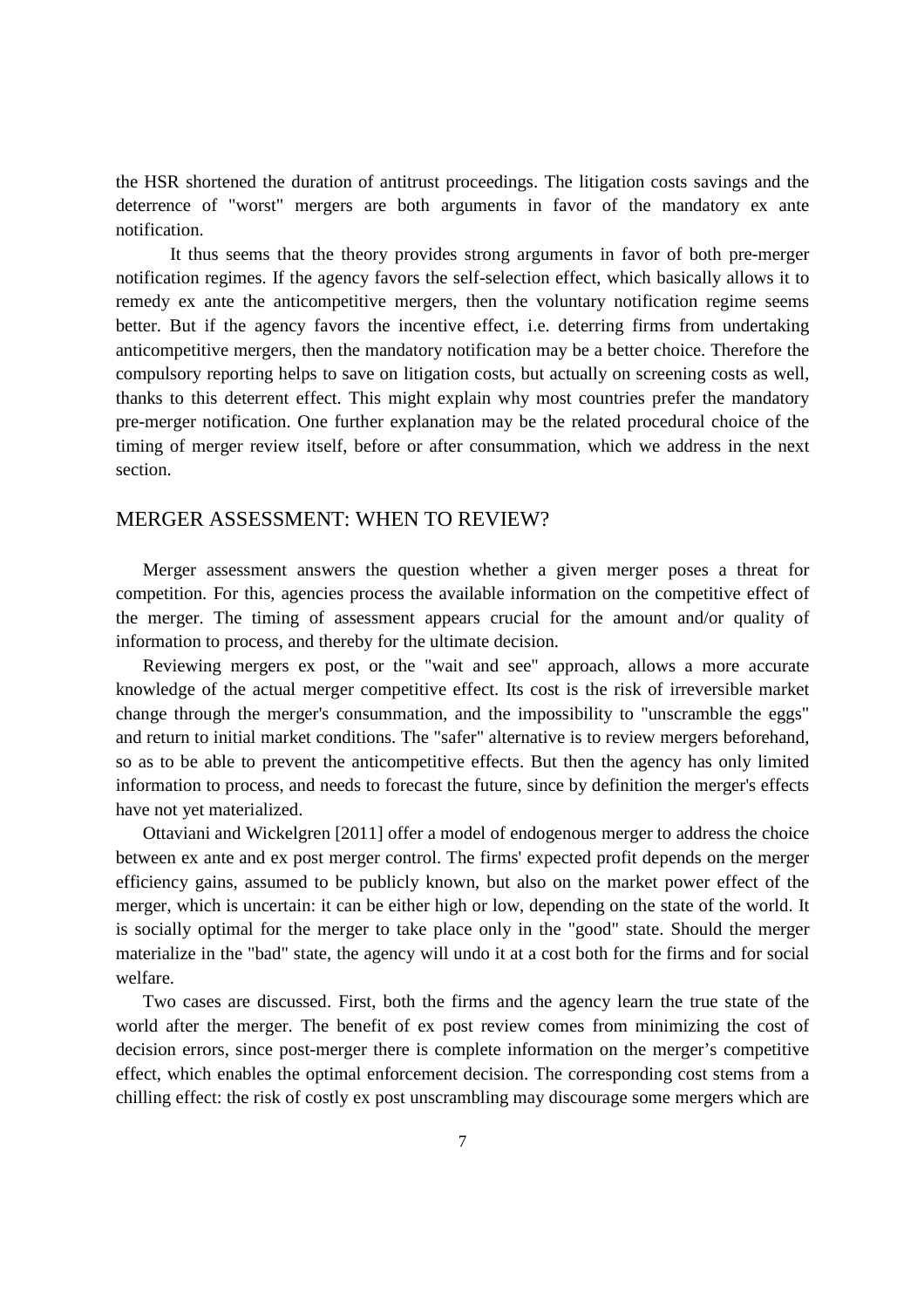ex ante socially desirable in expectation. In contrast, the ex ante assessment would allow these mergers to go on. Thus Ottaviani and Wickelgren [2011] highlights a time consistency issue, where the CA's commitment not to review such mergers ex post can possibly increase social welfare in expectation. The social welfare gain in the good state of the world may even compensate for the social loss in case the bad state occurs and the merger does reduce competition. The opposite case, involving asymmetric information ex post about the merger effect, makes room for signaling and unravels a yet different argument in favor of the postmerger assessment. Basically, the agency is left to infer the true state of the world ex post from the firms' post-merger pricing behavior. The pooling equilibrium of this signaling game yields the same price in both states of the world, and thus the ex post investigation does not offer an informational advantage. Neither does the separating equilibrium, for which the good state exhibits a pricing pattern low enough to discourage mimicking in the bad state. The ex post review gives firms incentives to distort their post-merger behavior in order to enhance chances of approval, which actually yields a welfare gain: this discipline effect leads to an even lower price in the good state of the world.

Cosnita-Langlais and Tropeano [2015] complement and extend the above analysis by considering the effect of remedies and by endogenizing the information available. Here firms are not allowed to choose whether to merge or not, but instead whether to modify their merger project ex ante through remedies<sup>11</sup>. The latter are shown to impact the trade-off between ex ante and ex post assessment, because they affect the agency's decision to exploit the available information.

Cosnita-Langlais and Tropeano [2015] supposes that mergers have both pro- and anticompetitive effects, and the resulting impact for competition is the firms' private information. The key assumption is that the merger control involves the confrontation of hard evidence, which takes place either before or after the merger itself. In order to gain unconditional merger approval, i.e. without costly remedies, the firms need to provide enough hard evidence on the merger's pro-competitive effect to counterbalance the anticompetitive threat identified by the agency. In addition, remedies are less costly for the merging firms if they are undertaken before rather than after the merger<sup>12</sup>. The game allows the CA to decide whether to control mergers ex ante. Then, having observed this, and knowing their true merger type, more or less anticompetitive, the firms privately decide whether to undertake remedies to modify their merger before assessment. Finally, the merger control takes place, with the CA challenging the merger and the merging firms providing counterbalancing information with endogenous probabilities respectively.

The Bayesian perfect equilibria of the game show that the ex post merger control has a twofold impact. First, the threat of ex post control leads certain merging firms to fix the merger

l,

 $11$  Thus it is not the merger decision but the type of the merger that is endogenous.

 $12$  Typically, unwinding a consummated merger found to be unlawful is deemed to involve substantial costs for the merging parties, in particular when "unscrambling the eggs" through structural remedies is very difficult due to the strong integration reached by the insiders. See Eckbo and Wier [1985] for instance.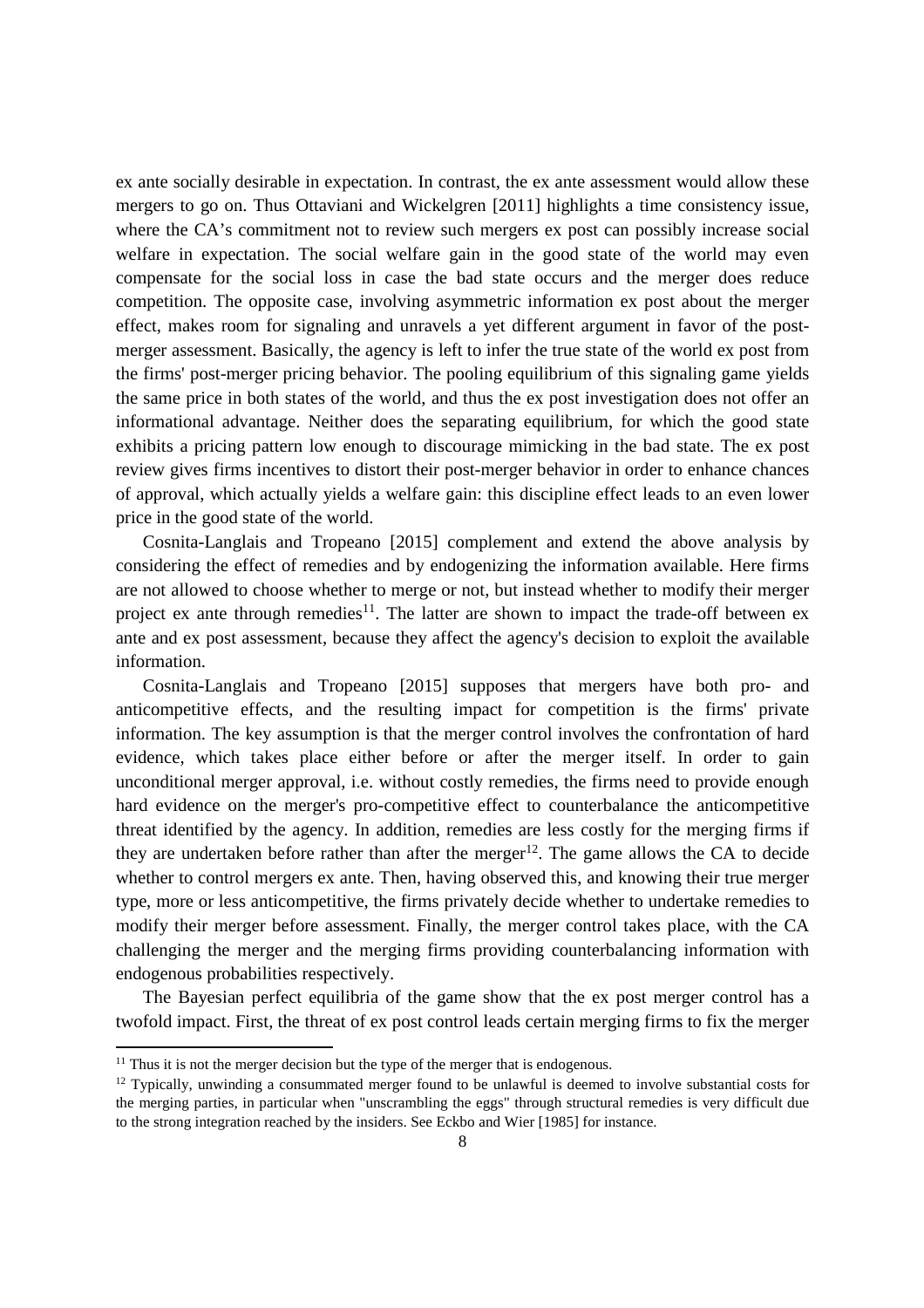project before its completion, by adopting remedies ex ante. This triggers changes in the population of mergers actually submitted. As a result, the effectiveness of post-merger review relies on its potential screening effect: as long as remedies are costlier for pro-competitive mergers, the risk of costlier ex post divestitures induces a self-selection of mergers according to which the anticompetitive projects will undertake remedies ex ante. This will improve the outcome of merger control if enforced ex post. Second, whenever the merging firms have the opportunity to invest in evidence provision, their investment will be higher in case of ex post enforcement, due to its higher expected cost. As a result, the CA is also induced to collect more proof on the consummated merger's impact, which leads overall to better information in the case of ex post enforcement.

Cosnita-Langlais and Tropeano [2015] concludes that if either the merger's anticompetitive effect or the risk of overfixing is the dominant concern for the CA, then the ex post assessment is optimal. Indeed, if the CA fears more the risk of anticompetitive effects, the ex post control is preferable because the threat of a "tougher" ex post assessment through costlier remedies will force the anticompetitive mergers to undertake fix-it-first remedies, and may not necessarily push the pro-competitive ones to do the same, i.e. provided that remedies are sufficiently costly for them. If instead the CA wishes to avoid above all overfixing procompetitive mergers, then again the ex post control will be preferable, because the risky prospect of costlier remedies ex post will encourage the pro-competitive merger type to provide more information than ex ante, thereby helping the CA avoid the very risk of overfixing. As a result, the ex ante assessment will only be preferred whenever clearing anticompetitive mergers without remedies or overfixing pro-competitive ones lead to relatively similar welfare losses.

To sum up, both Ottaviani and Wickelgren [2011] and Cosnita-Langlais and Tropeano [2015] may help to explain why in reality the ex ante review is the preferred choice of most agencies: the uncertainty that the merging firms face w.r.t. their post-merger profits in the first model, and the relatively equally costly decision errors (clearing anticompetitive mergers or overfixing pro-competitive ones, respectively) in the second one.

#### MERGER DECISION: TO NEGOTIATE OR NOT TO NEGOTIATE?

 $\overline{a}$ 

Having previously established that a given merger raises a competition threat, the agency needs to determine next how that threat can be best eliminated. Basically, it has the choice between a binary decision, involving either a ban or clearance, and a third, intermediate solution, the conditional approval of the merger based on the negotiation of merger remedies<sup>13</sup>.

<sup>&</sup>lt;sup>13</sup> Since 1990, only 6.13% of all mergers notified to the EC have been cleared with remedies. However, 46.9% of the 228 Phase II investigations ended in a conditional approval (as of January 2015). In the US, 142 public challenges in merger cases by the Department of Justice out of 229 HSR 2<sup>nd</sup> requests for the period 2004-2013 led to 38% of 2<sup>nd</sup> requests being solved with fix-it-first remedies.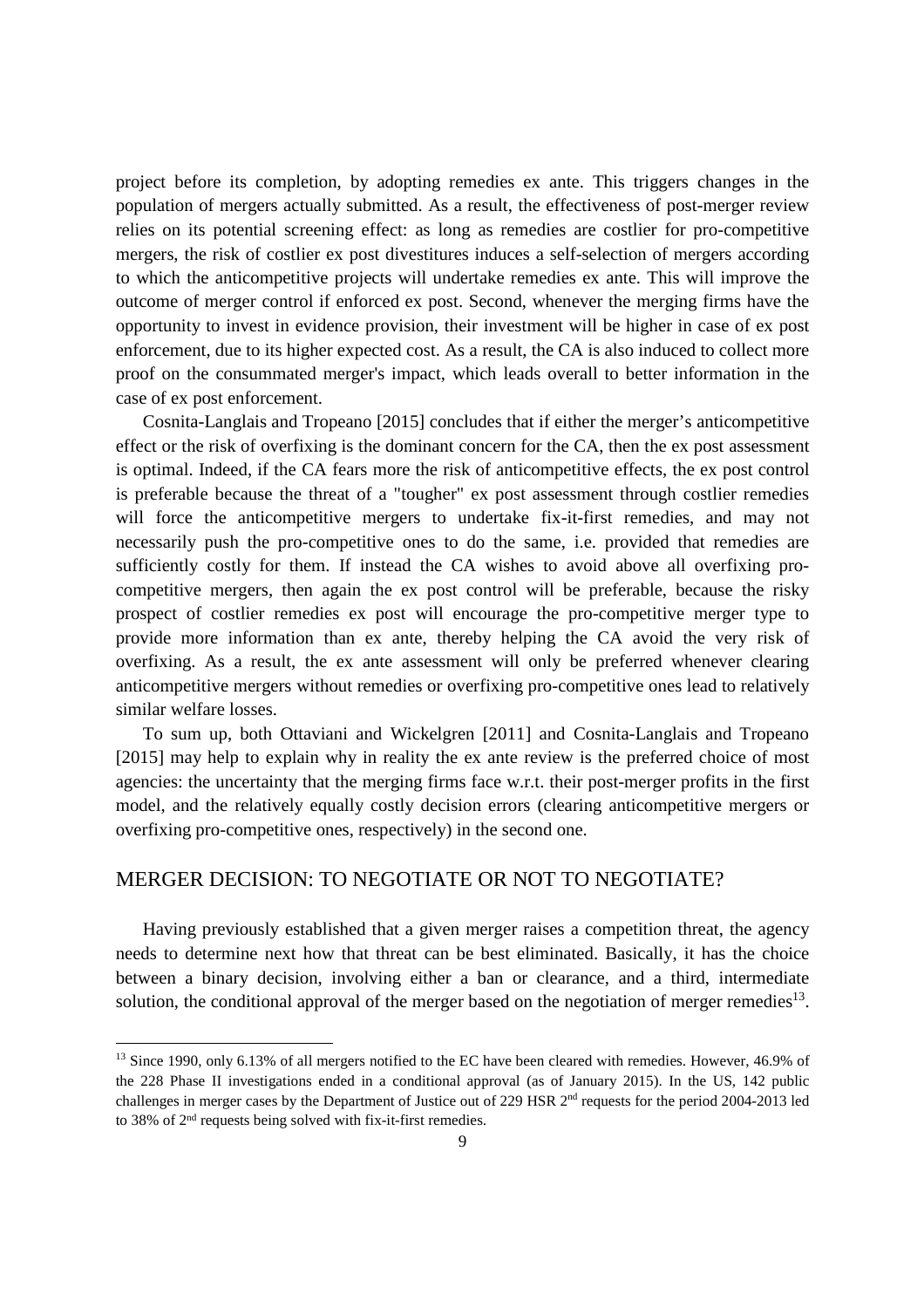We examine next this non trivial procedural choice by reviewing the theoretical analyses that discuss the opportunity of merger remedies in view of deriving the optimal design of merger policy enforcement.

Cosnita-Langlais and Tropeano [2012] studies the optimal implementation of merger remedies given their interaction with the efficiency defense. This paper questions to what extent it may be optimal for the CA to give up remedies, or, alternatively, the efficiency defense, in order to improve the outcome of merger review.

The model assumes that a merger improves welfare only if it entails efficiency gains. The probability for the merger to create such cost savings or synergies depends on a costly ex ante merger-design effort made by the merging firms. After privately observing the outcome of their effort, the firms submit their merger and possibly also a remedy proposal. In its turn, the CA accepts or bans their proposal. The efficiency defense means that the merger decision takes into account the expected merger efficiency gains. But a merger may be accepted even ignoring efficiency gains if the firms propose to undertake costly remedies. Three enforcement regimes are compared throughout the Bayesian perfect equilibrium of the game: a first regime where the merger decision hinges on both the expected efficiency gains and the submitted remedies, a second one where firms cannot propose remedies and only efficiencies matter, and a third where regardless of efficiency gains firms are constrained to submit remedies for merger approval. The three regimes differ in terms of incentives provided: the first encourages information revelation on efficiency gains, the second gives the highest incentives to exert the ex ante effort necessary to achieve the efficiencies, whereas the third avoids any type of errors. A crucial result is that the first regime enables the self-selection of merger projects: inefficient anticompetitive projects undertake remedies, whereas efficient pro-competitive ones are submitted without. Moreover, the welfare-maximizing choice of regime is conditioned by the quality of information available to the CA as follows. With good information on efficiency gains, it may be optimal for the CA to commit to disregard remedies, i.e. the second regime dominates. With poorer information it is optimal to use both remedies and the efficiency defense, meaning that the first regime is optimal. Finally, with very poor information it can be optimal for the CA to disregard efficiencies and only consider the submission of remedies, i.e. apply the third regime. Thus the paper argues that the optimal use of merger remedies results from the trade-off between their impact on the ex ante merger design and that on the quality of merger review.

Cosnita-Langlais and Sørgard [2014] focus instead on deterrence to examine the welfare effect of introducing merger remedies. The paper considers the firms' decision to merge in the presence of enforcement errors by the agency due to asymmetric information. Basically, the CA commits ex ante to a probability to investigate mergers, and firms decide in their turn whether to merge, which implies a private cost for them. The CA then determines which mergers to control. The enforcement decision involves, for simplicity, exogenous probabilities of unconditional and conditional approvals as well as ban, making room for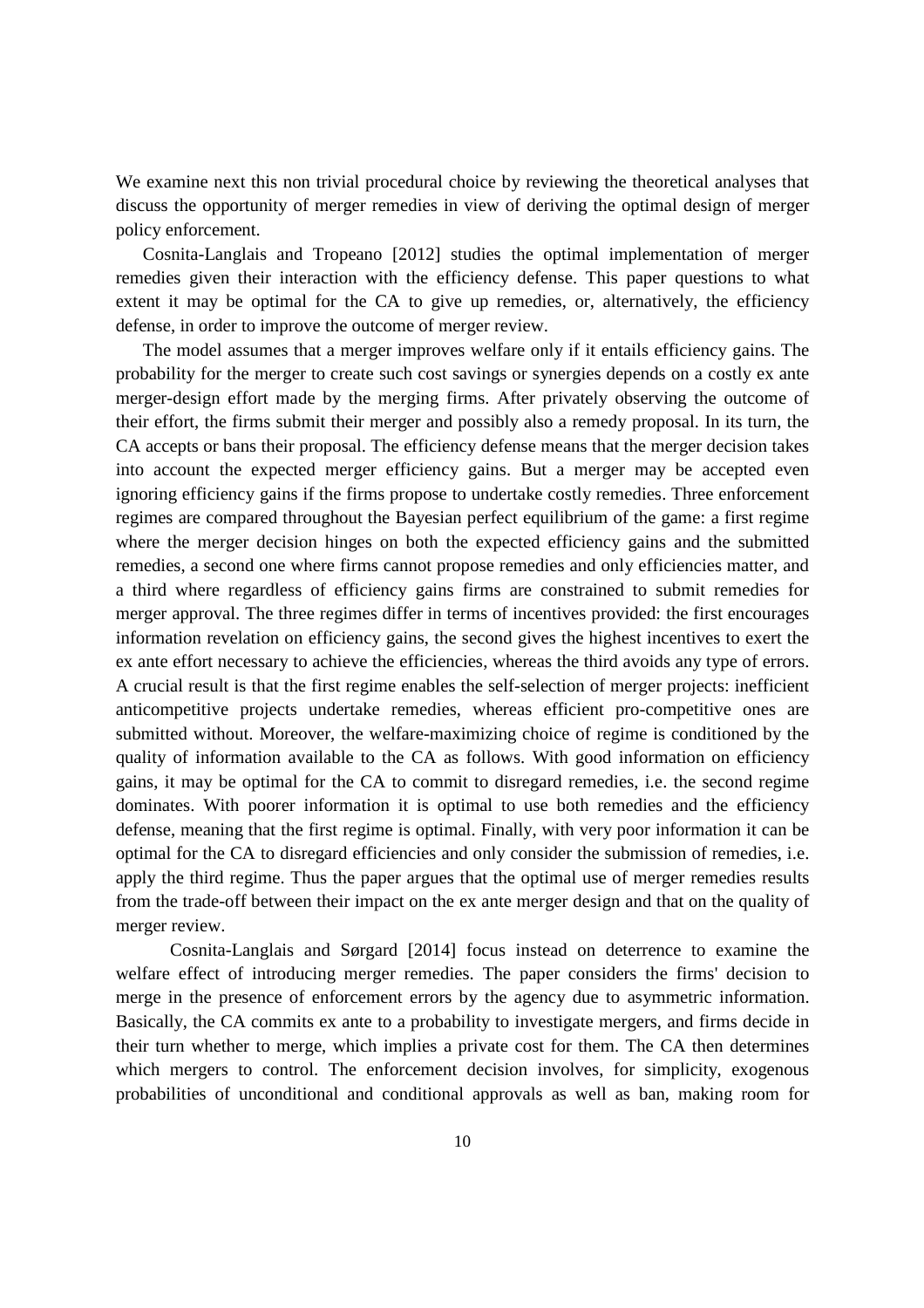enforcement type I and II errors<sup>14</sup>. The remedies are supposed to be costly for the merging firms.

Solving the game backwards shows that allowing for merger remedies has a non-trivial effect on the incentives to merge, on the agency's merger control activity level as well as on the welfare impact of merger control. In particular, if the conditional approvals mostly replace former unconditional bans, and the profit difference between conditional and unconditional approval is low enough, then introducing remedies as an option will make mergers in general more profitable for the firms<sup>15</sup>. For a given investigation rate, this will lead to more mergers being proposed. This also means that to obtain the same deterrence as with a "stricter", noremedies regime, the CA will have to be more active and review mergers more often - hence an additional social cost of conditional approvals. Moreover, because the enforcement involves decision errors, it may encourage the submission of additional mergers that are more likely to be anticompetitive. It thus takes an accurate enough merger control to make sure that the worst, most detrimental mergers are still deterred when remedies are used. But even assuming that the worst mergers get deterred, Cosnita-Langlais and Sørgard [2014] shows that allowing for conditional approvals is likely to reduce welfare. Indeed, the conditional approvals are also subject to type I and II decision errors, which leads to a possibly ambiguous welfare effect of merger control enforcement based on remedies: some beneficial mergers that would have been banned in the absence of remedies will get a conditional approval, but some beneficial mergers that would have been cleared unconditionally will now be cleared conditional on remedies. The paper stresses that the remedies may easily be welfare dominated when the conditional clearances replace many previously unconditional ones, as well as a lot of former bans<sup>16</sup>.

This conclusion may be particularly relevant for the current merger policy enforcement that relies heavily on merger remedies. In addition, it restates the importance of the underlying trade-off also identified by Cosnita-Langlais and Tropeano [2012]: the optimal use of merger remedies needs to take into account both their ex ante and ex post effects, i.e. their impact on the merger design and that on the outcome of the merger review.

#### CONCLUDING REMARKS

 $\overline{a}$ 

This paper has briefly examined the theory on the optimal design of merger control procedures. We discussed the welfare trade-offs behind the pre-merger notification, the timing of merger review, and the type of merger decision. The existing literature is relatively scarce,

<sup>&</sup>lt;sup>14</sup> Type I errors occur whenever pro-competitive mergers are banned, whereas type II errors involve anticompetitive mergers being cleared.

<sup>&</sup>lt;sup>15</sup> See Seldeslachts et al. [2009] and Duso et al. [2013] for empirical studies suggesting that introducing remedies as an option may signal a "soft" merger policy and thereby encourage firms to merge.

 $16$  This result is obtained despite neglecting the cost of public enforcement of merger control and assuming that the worst merger do get deterred by public intervention. Therefore the application of remedies can lead to even lower welfare in case of positive enforcement cost and without deterring the most welfare-detrimental mergers.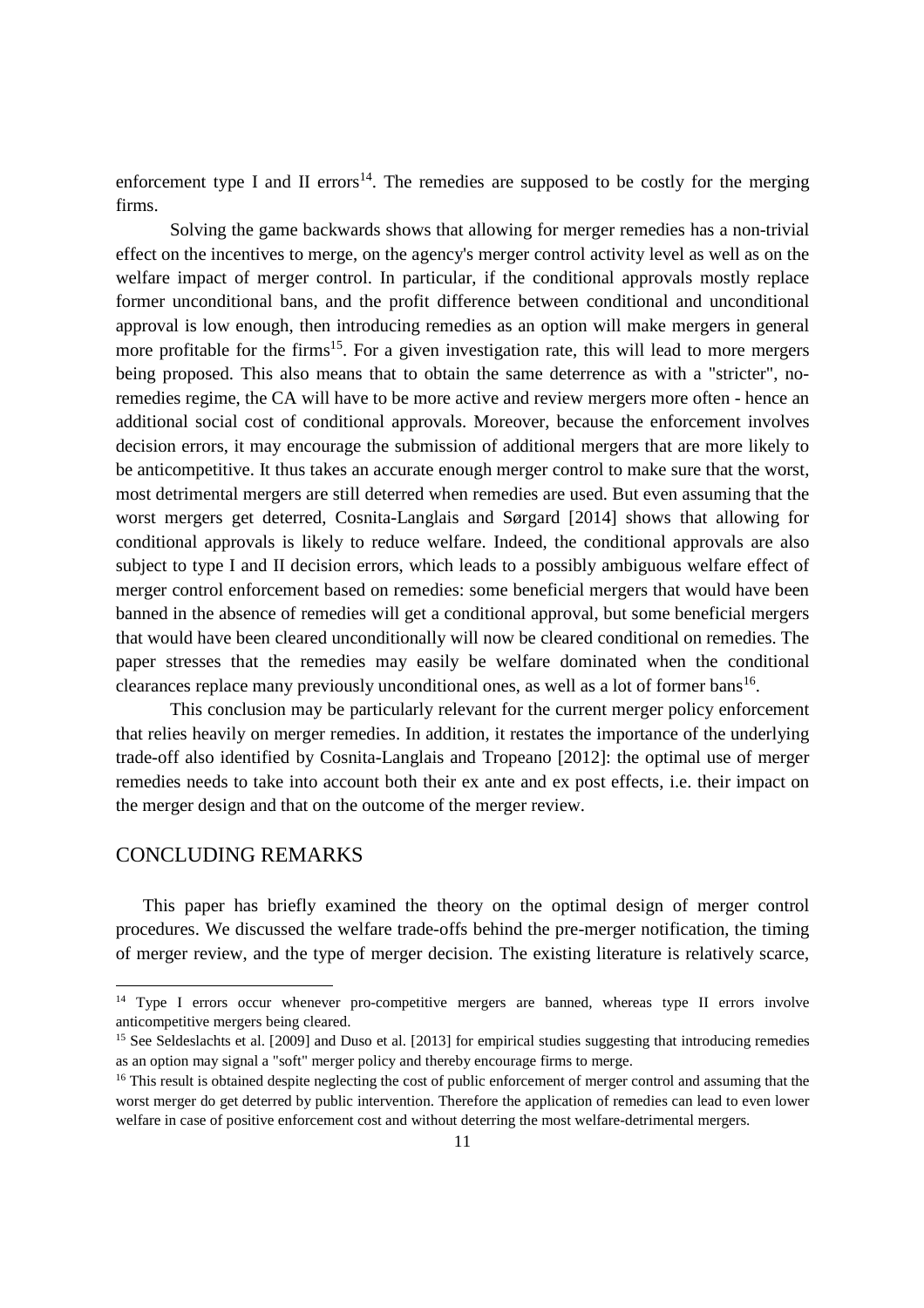does not unconditionally support one particular enforcement regime, and much is left to be done: below we list some "missing points", i.e. procedural and institutional choices yet to be accounted for.

Whatever the relevant jurisdiction, the unfolding of merger control always follows the same four steps (Lyons [2004]): the decision whether to review the merger, the merger review, the enforcement decision and the appeal. The latter is the only occasion for judicial involvement in the administrative, European-type merger policy enforcement. In contrast, a court ruling is indispensable to block a merger in the judiciary US merger control system, where neither the DoJ nor the FTC can issue prohibition decisions. The welfare trade-off behind the choice between the administrative and judiciary regimes has not been yet explored, although the different incentives they provide have already been hinted at (Kovacic et al. [2014]).

Another procedural choice to be formally explained is that between unique vs multi-agency setting. This is yet another striking difference between the EU and US merger policies. According to the one-stop-shop principle, the EC is the only authority in charge of controlling European-size mergers. In contrast, the US merger control process exhibits a vast multiplicity of entities that can enforce it at the national, federal level (Robertson and Roush [2013]): not only do the Antitrust Division of the DoJ and the FTC share federal authority to review mergers, but this does not prevent state level enforcement, even for national-scope mergers. Furthermore, US sectoral regulators (such as the Federal Communications Commission for instance) also review mergers both at the federal and state levels.

Finally, even in case of federal approval or remedy-based settlement, private parties such as rivals and even customers may bring case against the merging firms under the US antitrust laws (Balto [2004]). In contrast, European merger control relies exclusively on public enforcement, but then again the relative costs and benefits of private vs public enforcement are yet to be fully explained.

#### **References**

BALTO, D. A. [2004], « Private Merger Challenges: A Critical Supplement to Government Enforcement », *Mergers and Acquisition Nesletter*, IV(3), Summer 2004.

BERGMAN, M. A., COATE, M. B., JAKOBSON, M., ULRICK, S.W. [2007], « Comparing Merger Policies: The European Union versus the United States », Potomac *Papers in Law and Economics* 07-01, http://ssrn.com/abstract=975102.

CHOE, C., SHEKHAR, C. [2010], « Compulsory or voluntary pre-merger notification? Theory and some evidence », *International Journal of Industrial Organization* 28(1), p. 10-20.

COSNITA-LANGLAIS, A., TROPEANO, J-P. [2012], « Do Remedies Affect the Efficiency Defense? An Optimal Merger-Control Analysis », *International Journal of Industrial*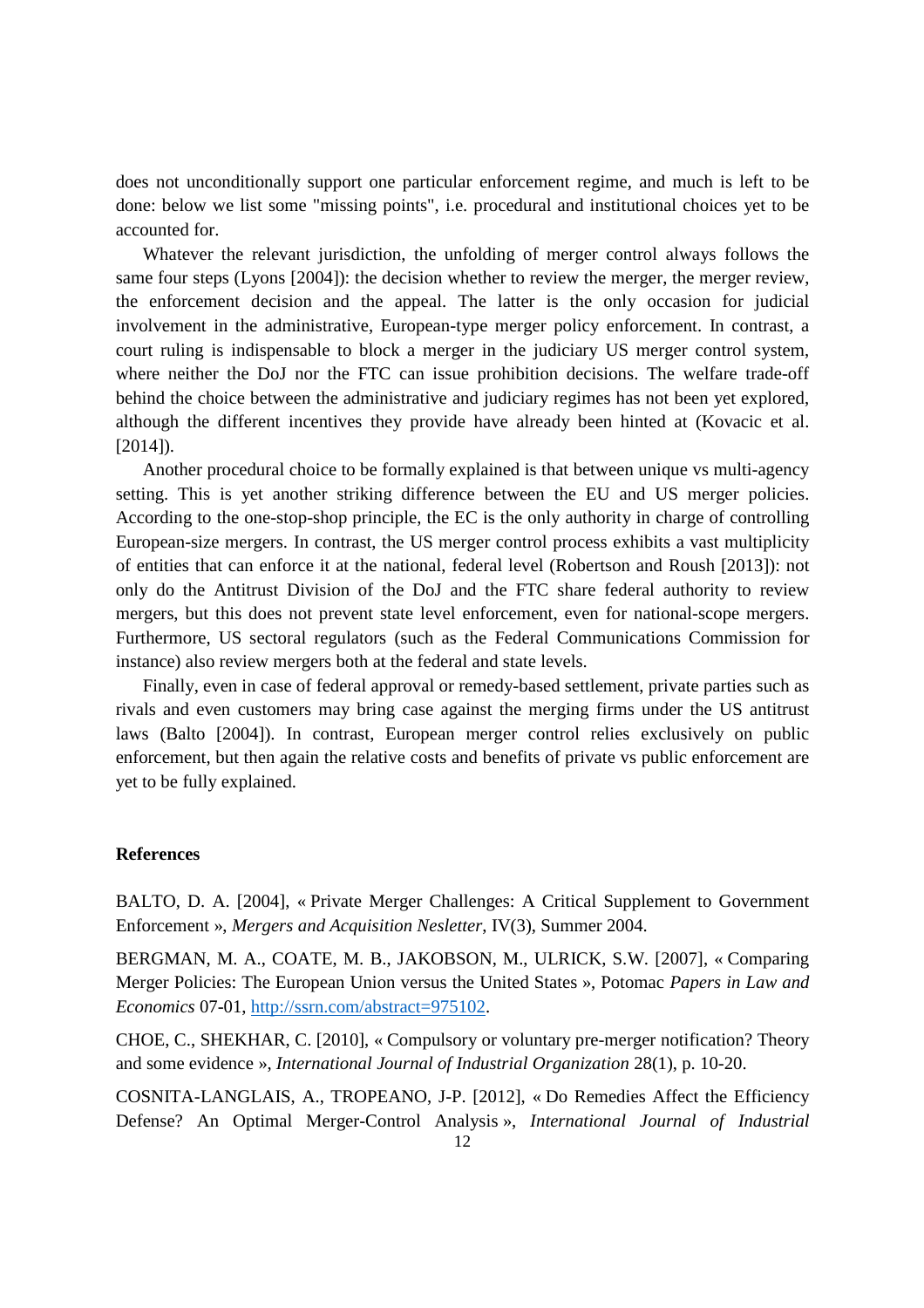*Organization* 30(1), p. 58-66.

COSNITA-LANGLAIS, A., SØRGARD, L. [2014], « Enforcement vs Deterrence in Merger Control: Can Remedies Lead to Lower Welfare? », Department of Economics, Norwegian School of Economics and Business Administration, *Working Paper*, 7/2014.

COSNITA-LANGLAIS, A., TROPEANO, J-P. [2015], « Ex post or ex ante? On the optimal timing of merger control », revised version of EconomiX *Working Paper* 2013-22.

DUSO, T., GUGLER, K., SZÜCS, F. [2013], « An empirical assessment of the 2004 EU merger policy reform », *The Economic Journal* 123, F596-F619.

ECKBO, E., WIER., P. [1985], « Antimerger Policy Under the Hart-Scott-Rodino Act: A Reexamination of the Market Power Hypothesis », *Journal of Law and Economics* 28, p. 119- 50.

EUROPEAN COMMISSION [2005], Merger Remedies Study, available at http://europa.eu.int/comm/competition/index\_en.html

FEDERAL TRADE COMMISSION, BUREAU OF COMPETITION [1999], A Study of the Commissions' Divestiture Process - available at http://www/ftc.gov/os/1999/08/divestiture.pdf

GONZALEZ, A., BENITEZ, D. [2009], « Optimal Pre-Merger Notification Mechanisms. Incentives and Efficiency of Mandatory and Voluntary Schemes », World Bank Sustainable Development Network, Finance Economics & Urban Department *Policy Research Working Paper*, 4936.

INTERNATIONAL COMPETITION NETWORK [2004], Report on the Costs and Burdens of Multi-jurisdictional Merger Review – available at www.internationalcompetitionnetwork.org.

JOHNSON, R.N., PARKMAN, A.M. [1991], « Premerger Notification and the Incentive to Merge and Litigate », *Journal of Law, Economics & Organization* 7(1), p. 145-162.

KOVACIC, W.E. [2008], « Competition Policy in the European Union and the United States: Convergence or Divergence? », speech by William E. Kovacic, Chairman of the U.S. Federal Trade Commission, for the Bates White Fifth Annual Antitrust Conference, Washington, D.C. June 2, 2008 - available at http://www.ftc.gov/public-statements/2008/06/competition-policyeuropeanunion-and-united-states-convergence-or.

KOVACIC, W.E., MAVROIDIS, P.C., NEVEN, D.J. [2014], « Merger Control Procedures and Institutions: A Comparison of the EU and US Practice », *The Antitrust Bulletin* 59(1), p. 55-109.

LYONS, B. [2004], « Reform of European Merger Policy », *Review of International Economics* 12(2), p. 246-261.

OECD [2014], « Investigations of consummated and non notifiable mergers »,